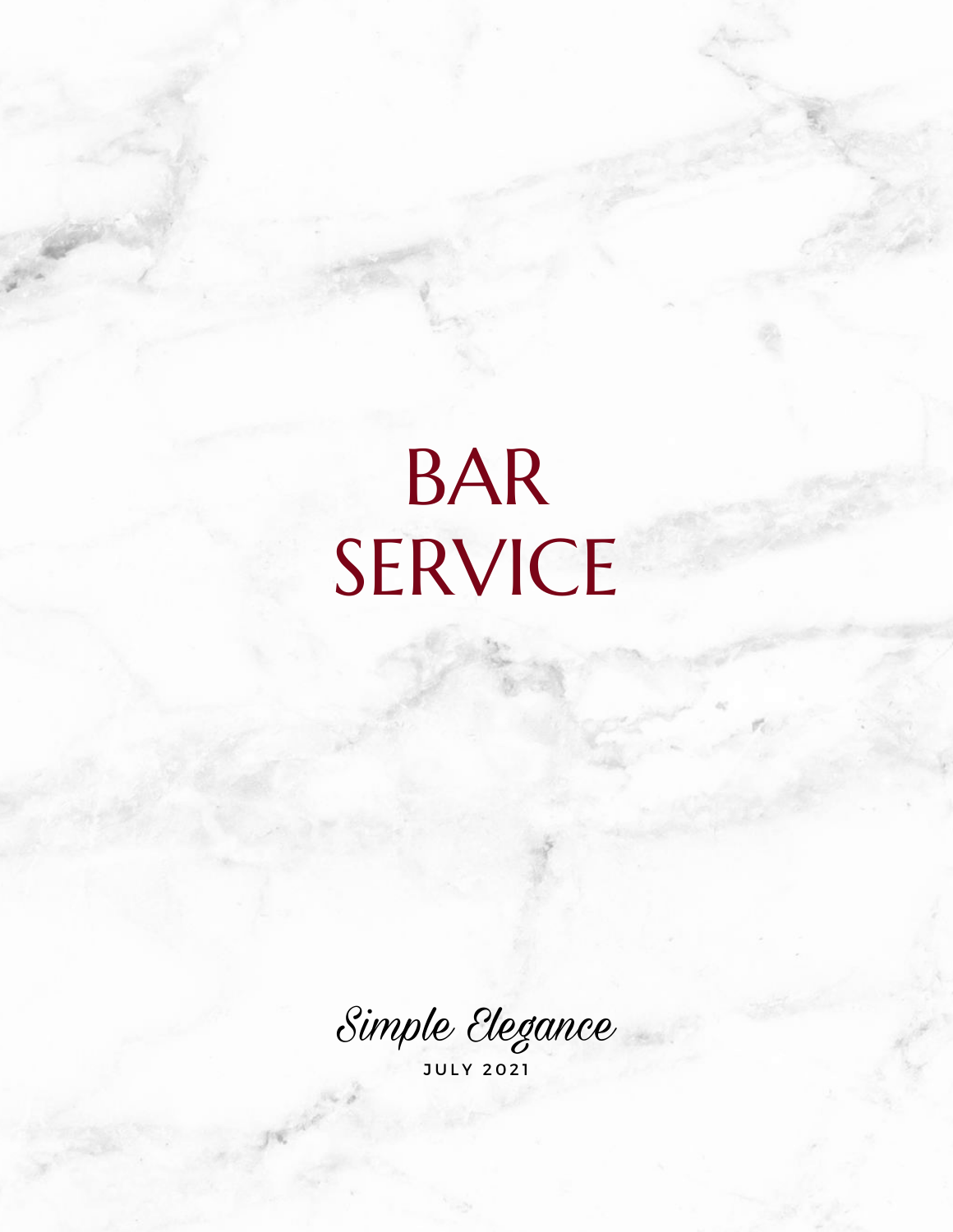

Basic and Premium Bars Include The Following:

Assorted soft drinks, water, mixers and garnishes: Coca Cola, Diet Coke, Sprite, Club Soda, Tonic Water, Sparkling Water, Ginger Ale, Grapefruit Juice, Orange Juice, Cranberry Juice, Pineapple Juice, Lemon Juice, Lime Juice, Grenadine, Sweet and Sour, Simple Syrup, Agave Nectar, Lemons, Limes, Bitters, Cherries, Olives, Onions, Mint, Sugar and Salt.

Crystal Cut Disposable Cups, Napkins, Stirrers, and Ice Glassware available for rent. All Bar Packages and Upgrades Priced per Guest. Liquor Licensing and Permits Not Included.

### Open Bar Services

|                    | 2 Hours | 3 Hours | 4 Hours | 5 Hours |
|--------------------|---------|---------|---------|---------|
| <b>Premium Bar</b> | 24      | 26      | 28      | 32      |
| <b>Basic Bar</b>   | 19      | 20      | 22      | 26      |
| Beer & Wine        | 17      | 18      | 20      | 23      |
|                    |         |         |         |         |

## Premium Bar Package

Liquor: Includes All

Ketel One Vodka, Jack Daniel's Whiskey, Templeton Rye Whiskey, Tres Agaves Tequila, Bombay Sapphire Gin, Don Q Cristal Rum, Goslings Black Rum, Monkey Shoulder Scotch, Dry Vermouth, Sweet Vermouth, Cointreau and Triple Sec

#### Wine: CHOOSE 4

Hess: Cabernet Sauvignon, Pinot Noir, Red Blend, Chardonnay, Sauvignon Blanc St. Francis: Cabernet Sauvignon, Merlot, Pinot Noir, Chardonnay, Sauvignon Blanc

> Beer: Includes All Lagunitas IPA, Stella Artois, Firestone Walker 805